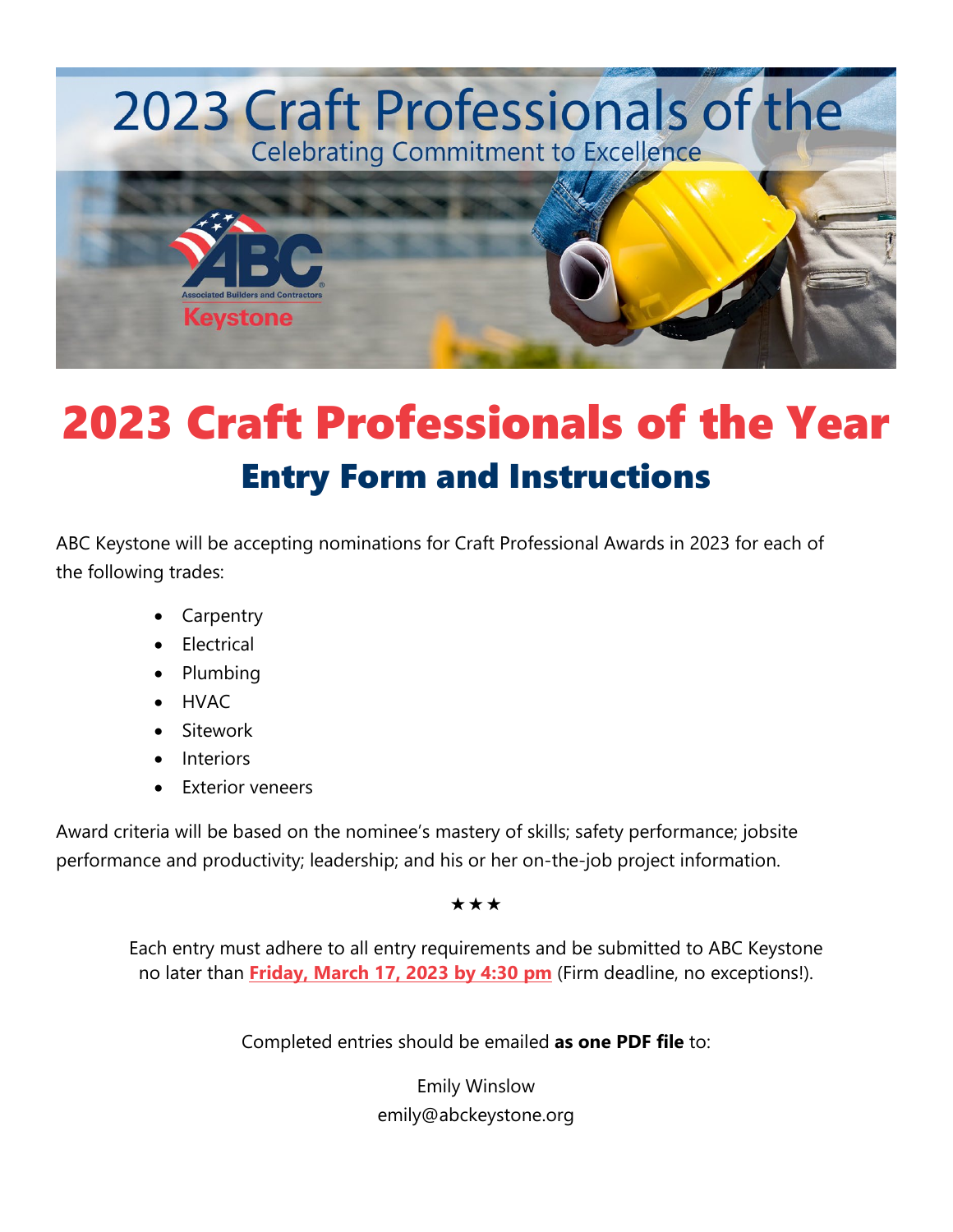# 2023 ENTRY RULES AND REGULATIONS

#### *Entry Requirements*

- 1. Nominees must be currently employed by an ABC member in good standing.
- 2. Approximately 90% of the nominees' daily job duties must include either daily use of the tools or equipment. \*
- 3. Nominees must currently possess a journey-level designation and can provide proof of their designation.
- 4. Award categories will include: carpentry, electrical, plumbing, HVAC, sitework, interiors, exterior veneers.

\**Office, corporate, or management personnel not limited to, but including project managers, engineers, sales representatives, estimators and other non-field positions are ineligible for award recognition.*

## *Entry Rules*

- Self-nominations are prohibited.
- Each nominee must have worked on a project that has been completed by December 31, 2022, and made part of this submission (may submit more than one project – up to three projects maximum).

### *Award Criteria*

All Nominations must include the following in the **single pdf file electronic entry**:

- **1. Completed Application Form**
- **2. Proof of Journey-level Designation** in lieu of a copy of a Journeyman's card, you may submit a signed letter from your company stating that your nominee is a Journeyman as described by your organization.
- **3. Nominator provides a General Skill Set Essay** This provides an overall picture of the nominee's general skill set. A 250-word (maximum) essay explaining the nominee's:

#### **a. Mastery of Skills – 6 pts.**

- Displays the ability to perform job at a high level with little to no supervision.
- **Understands complex situations and the ability to solve jobsite problems strategically.**
- Uses technology in the craft to provide a better deliverable for the client.

*…Continued on next page*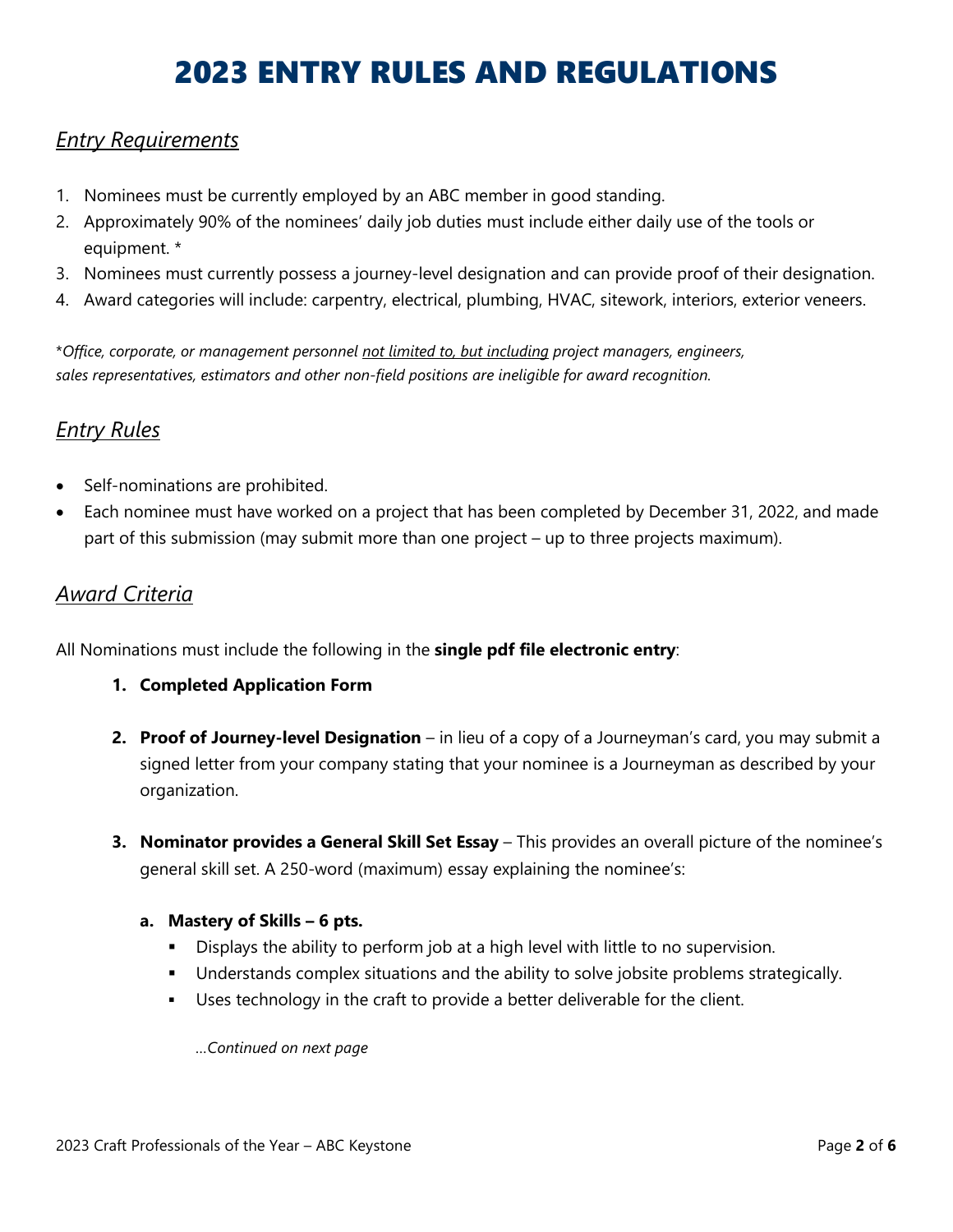#### **b. Safety Performance – 12 pts.**

- Supports a value of safety throughout his/her own personal commitment.
- **Encourages safety among peer groups and with the company management team.**
- **Trained to deal with medical emergencies onsite.**

#### **c. Jobsite Performance and Productivity – 19 pts.**

- **Displays a productive work ethic that drives company profitability.**
- Provides innovative solutions that keep the project on time and under budget.
- **Participates and promotes the need for continual skills upgrades for employees to stay** current with the construction trends and materials.
- **Strives to provide a quality product for the client.**

**4. Nominee's documentation of current craft certificates, licenses, certifications, awards, etc. within the past three (3) years.** 

**5. Nominee's skill set as worked on your jobsite(s) – up to three projects max. – 23 pts. (regardless of number of projects highlighted)**

This provides more specific info on the nominee's skill set from a jobsite. *Note: It is not required that the projects featured on the Craft Professional Award application be entered in the ABC Excellence in Construction Awards.*

- **Include up to one page, ensuring legibility when selecting font design and size.**
- **Provide a written narrative indicating why the nominee and his/her work is special and why it** qualifies for an award. Be sure to include the following items:
	- i. Describe innovation relating to quality control.
	- ii. Describe innovation relating to scheduling.
	- iii. Describe innovation relating to productivity.
	- iv. Describe innovation relating to problem-solving.
	- v. Describe any opportunity for the nominee to mentor other field employees.
	- vi. Indicate any special obstacles the nominee overcame in completing the project.

#### **6. Photographs of project(s) submitted with application – 5 photos maximum per project.**

#### **7. High-resolution color photo of the nominee.**

JPEG file; 300 dpi. CMYK color mode. Please email this file to emily@abckeystone.org.

#### All submissions are due on **Friday, March 17, 2023, by 4:30 p.m. (EST).**

Late or incomplete submissions will not be accepted and will result in disqualification.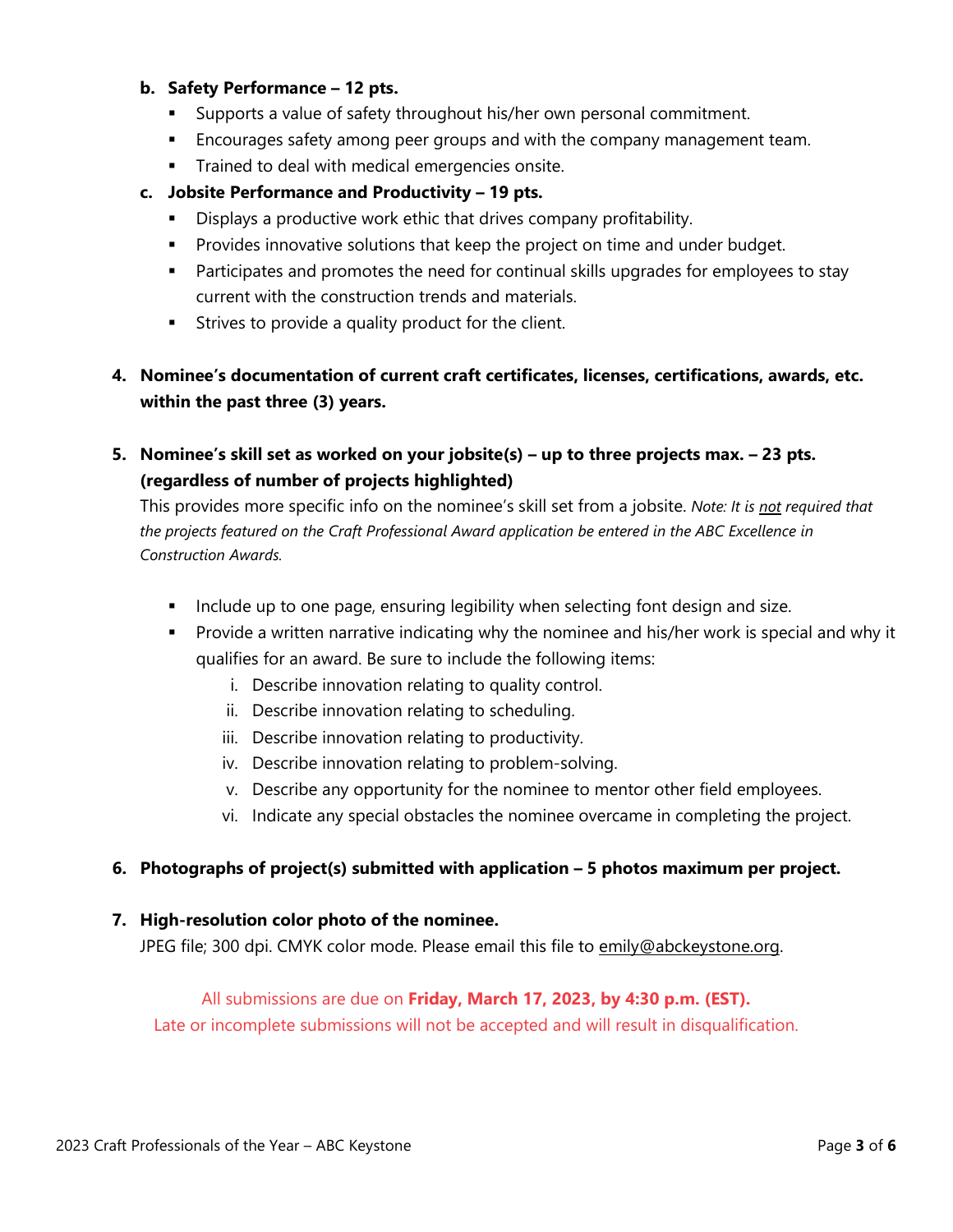# *Judging and Selection of Winners*

- The application will be judged on all categories and how well the nominee identifies with each category.
- Nominees may be asked to sit for a brief interview with a panel of independent judges.
- Winners will be notified by April 28, 2023, and asked to attend the ABC Apprenticeship Graduation & Craft Professional of the Year Ceremony in May 2023.

Each winner (nominee only) will be invited to attend the May 2023 event as a guest of ABC Keystone.

Questions? Please contact: Emily Winslow, Director of Events & Sponsorships Call 717.653.8106 or email: emily@abckeystone.org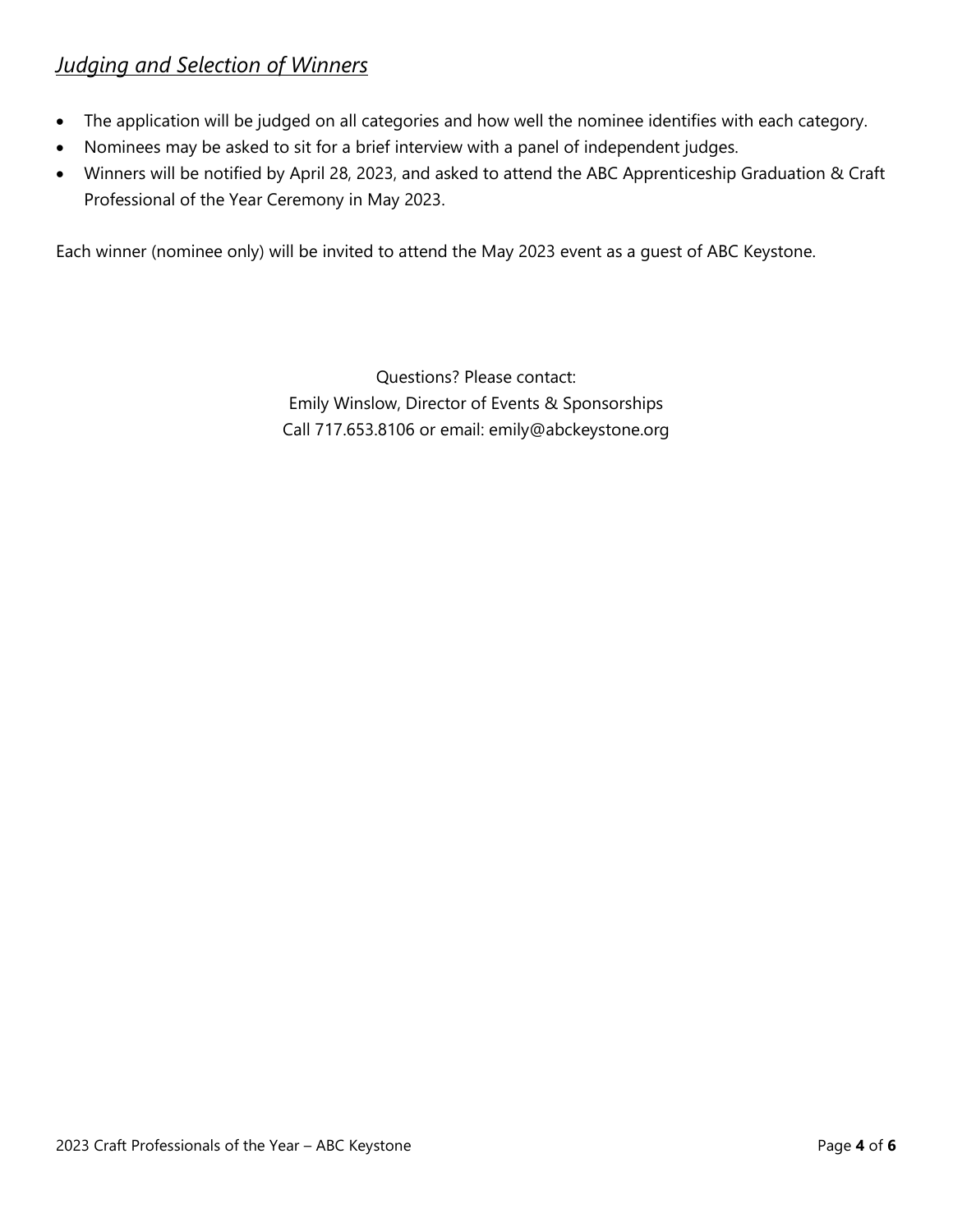# **Nominee Information:**

| Craft: Carpentry Lelectrical Plumbing LHVAC Sitework<br>Interiors Exterior Veneer                    |  |
|------------------------------------------------------------------------------------------------------|--|
| <b>Company Information:</b>                                                                          |  |
| Nominator's or Contact Person's Name: ______________________ Job Title: ____________________________ |  |
|                                                                                                      |  |
|                                                                                                      |  |
|                                                                                                      |  |
| <b>Nominee Project Information:</b><br>(Project must have been completed by December 31, 2022)       |  |
|                                                                                                      |  |
|                                                                                                      |  |
|                                                                                                      |  |
|                                                                                                      |  |
|                                                                                                      |  |
|                                                                                                      |  |
| Continued on next page                                                                               |  |